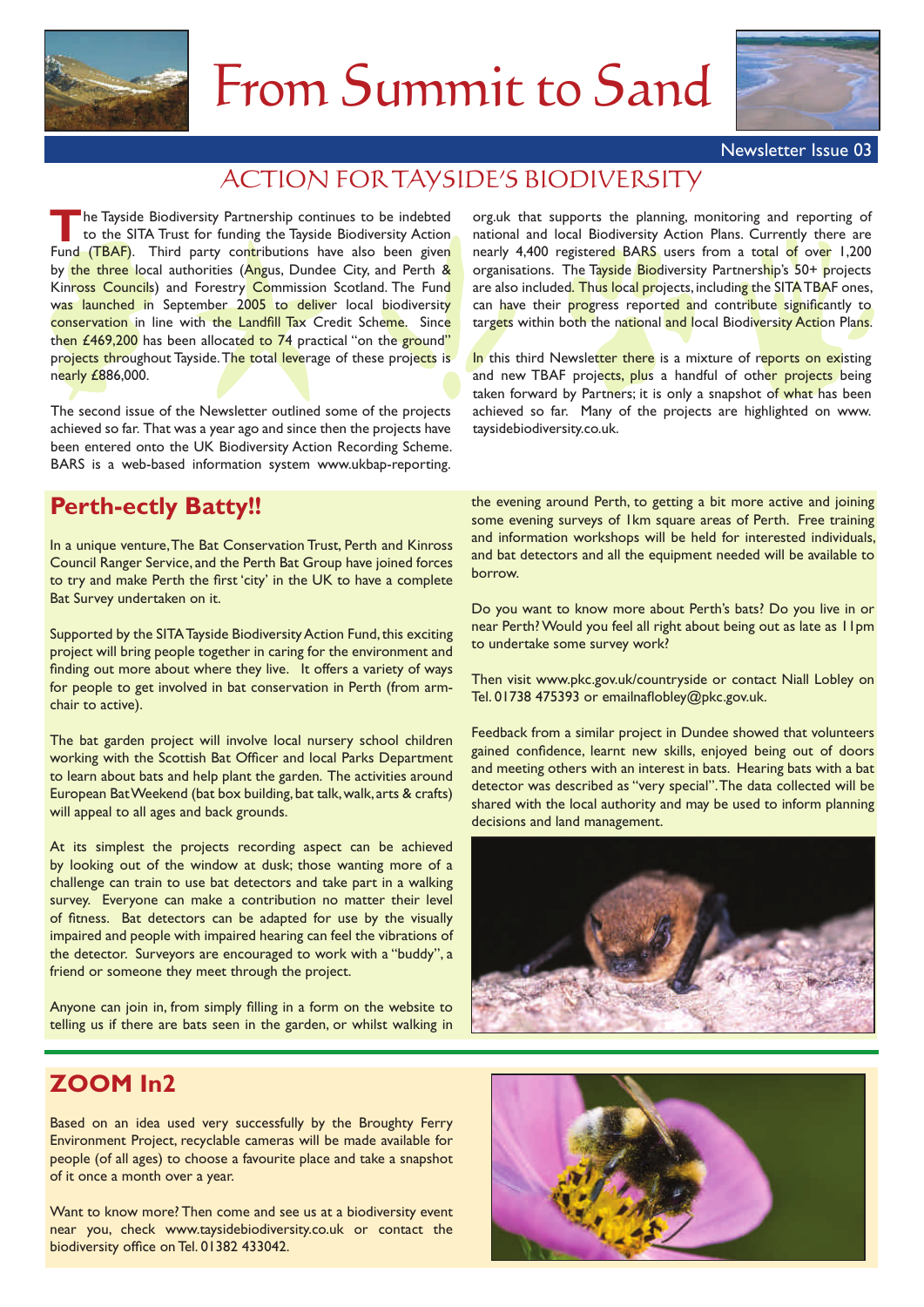# **ZOOM Bumblebee Project**

Bee health is rising up the political agenda. Over £1 million of extra Government funding has been identified for investigating the causes of the decline of our bee populations. This is because we depend on them so much as pollinators of our crops.

The Partnership's ZOOM project aimed to raise awareness of the 'plight of the bumblebee' in Tayside and further afield by encouraging local people to identify six common species of bumblebee in their gardens and greenspaces.

Potential participants sent freepost postcards, which were distributed at events, back to the Tayside Biodiversity Partnership. In return, participants received a ZOOM pack to help them get started. This included ID and survey sheets, plus information. Everyone also received a number of free gifts including a Bumblebee book, wildflower seeds and lip balm.

As well as the postcards, ZOOM was advertised widely at events and featured prominently in the local paper, the Courier. Nearly 1,000 packs were distributed. Participants were encouraged to submit surveys and kept informed of how the project was progressing. A number of partners were involved in the project including Scottish Natural Heritage, the Bumblebee Conservation Trust and Countryside Ranger Services in Tayside. An artist, Nick Owens, kindly provided all the illustrations of the bees.

The project has been extremely successful, not only in raising awareness in bumblebees, but has also encouraged local people to get involved in surveying the natural world around them. The Survey continues into 2009.



### **Biodiversity - What on Earth is it?**

This year, Sensation, Dundee Science Centre (DSC), has hosted the 'Biodiversity: What on Earth is it?' BBSRC and NERC-funded exhibition. The interactive display has enabled DSC visitors to discover what biodiversity means, why it matters, how it can be measured, and what biodiversity issues we currently face.

The exhibition has stimulated significant public interest in its accompanying biodiversity-themed show 'From Global Species to Backyard Beasties', together with hands-on activities developed and delivered by DSC especially for the Easter break. The stimulating show introduced visitors to the fascinating variety of life on earth and what to do to safeguard it from present threats such as climate change and habitat loss. The 'Backyard Beasties' activities focused on the biodiversity found in our backyards, highlighting the amazing array of life just outside our back doors. Visitors discovered how to make butterfly/bird feeders, insect catchers, wormeries or pond viewers with every day household items such as plastic cups, cotton wool and string. The craft activities involved making items found in

Tayside's first Biodiversity Festival brings together film, books, art and science to highlight "the little things that matter". The Festival could not have gone ahead without the generous contribution of all those organisations and individuals willing to stage events. The sixty events spread over ten days of celebration (1st to 10th May) included children's activities, the DCA's "Bio-Discovery" films, Perth Museum's "Return of the Natives" exhibition and open door events at the McManus Collections Unit, D'Arcy Thompson Zoology Museum and Kindrogan Field Centre.

Then there were the guided walks, talks and practical events on wildlife gardening and understanding pollination; a special wildlife

photographic thread running through the programme, book promotions and opportunities to find out more about specific local species: reptiles, bumblebees, swifts, bats and aspen.



the garden and either taking them home or adding them to DSC's garden collage.

DSC has been a key partner in helping the Tayside Biodiversity Partnership launch its Biodiversity Festival, hosting the reception on 1st May and a public Biodiversity Showcase at the beginning of the Festival. The showcase incorporated the official launch of the Partnership's 'Zoom In2' camera project with David Boag, the international wildlife photographer and author, and local scientists currently studying biodiversity. The collated results of the year-long project will be available from mid-2010 onwards on both the TBP and DSC websites www.sensation.org.uk.

Overall, the biodiversity exhibition and related activities have provided unique, fun and engaging opportunities to increase public awareness of this fascinating scientific area.

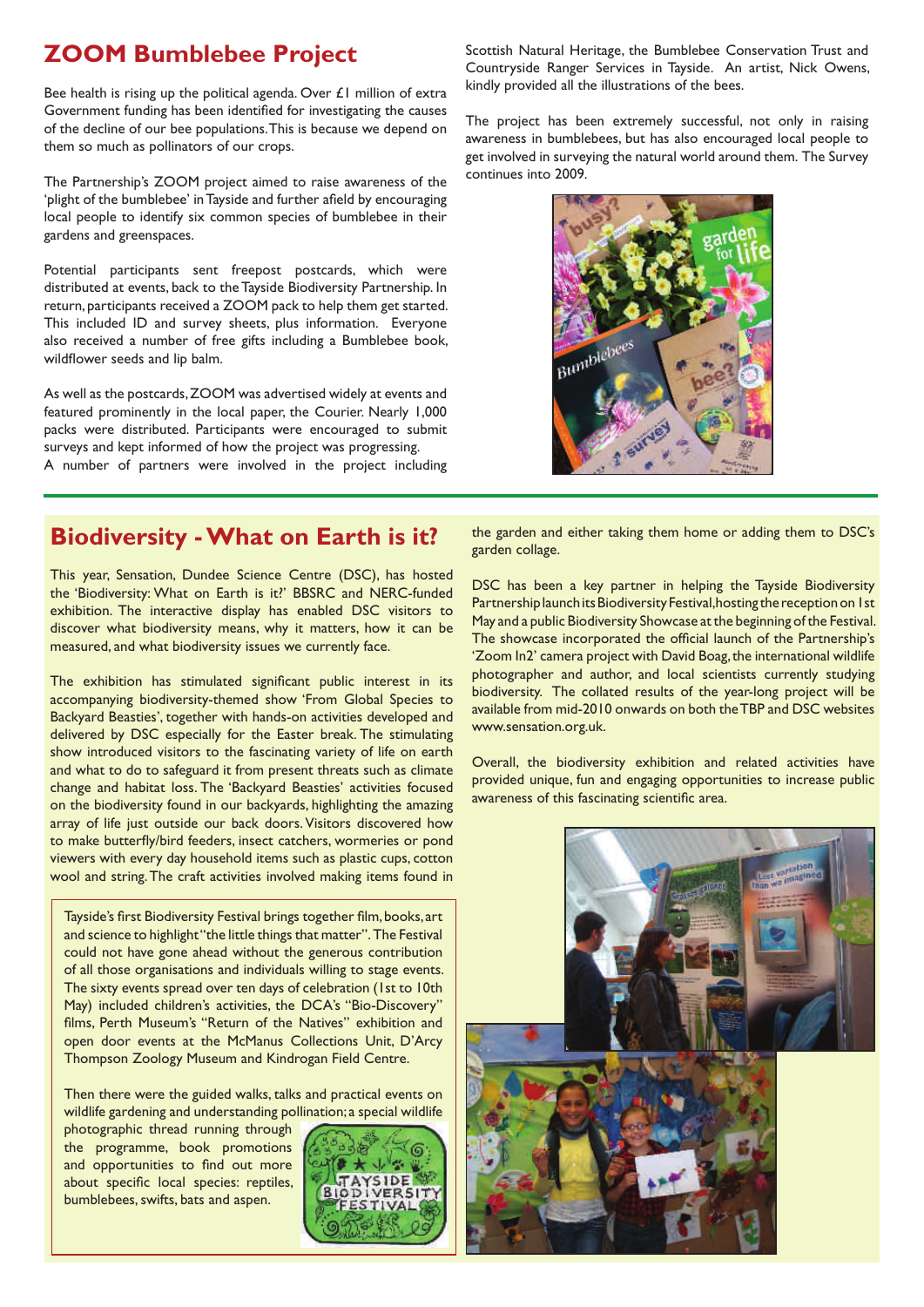### **Angus' Sheltered Housing Biodiversity Project**

Back in the autumn of 2003, with funding from Scottish Natural Heritage, the Angus Council Ranger Service piloted the first Sheltered Housing Project. Little did staff realise then that by 2009 23 sheltered housing complexes in Angus have become involved and over 1,000 residents and staff have benefited from the initial idea.

The project is taking a lead in the Tayside Biodiversity "Hospitals, Sheltered Housing and Residential Complexes Action Plan". The recipients enjoy a particular "theme" to the activities, such as "habitats for garden birds" which includes the making and siting of bird tables, feeders and nestboxes, as well as learning more about birds, how to identify them and how to help them with plantings of appropriate berried or seeded plants (including sunflowers, fruit trees, roses, etc.).

Ranger visits include an illustrated talk and practical sessions. This can involve planting sensory plants in pots, installing willow climbers or helping to improve the residents' garden. The rangers show the residents/carers how to use binoculars and identification sheets; they explain the importance of keeping the bird feeders filled as the birds come to rely on the food source.

The rangers have extended the project to more areas in Angus and already have two new groups interested for next winter. Countryside Rangers Lesley Wood, Lisa King, Ben Herschell and Duncan Gordon, all based at Crombie Country Park, liaise with wardens from local sheltered housing complexes to work with the groups over the winter period. The project now takes the form of:

- **Pre-visit a Risk Assessment meeting with the Tenant** Support Officer
- A slide show about the Angus Council Ranger Service and local wildlife
- A practical visit, such as construction of bird table or bird feeders – with advice on how to feed the birds;
- Visit to Crombie Country Park residents are collected and have the opportunity to enjoy an afternoon trip to Crombie Park;
- Follow up visits are planned for later in the year.

If anyone is interested in taking part in the Angus project please contact the Rangers on Tel. 01241 860360.



### **Action for Tayside's Rare Plants**

The Small Cow-wheat *(Melampyrum sylvaticum)* Species Recovery Project was started in 2005 in response to targets set within the UKBAP, with funding from the SITA Tayside Biodiversity Action Fund. The project attempted to establish six new populations of this annual woodland plant in its historical stronghold of Tayside.

Small cow-wheat is now one of the 22 species identified for active conservation management in the Scottish Government's Species Action Framework (SAF) programme. A SAF plan has been written which focuses on population size expansion. The recovery sites in Tayside meet one of the three objectives of the plan and experience gained from the project is helping to deliver other SAF plan objectives for this species.

The SITA Tayside Biodiversity Action Fund is also providing support for a suite of management trials designed to encourage the natural regeneration of juniper. At two sites in Tayside, Forest Research is testing the effects of summer cattle grazing to improve conditions for regeneration. There are results to hand from three years of management.

Juniper is one of the six species identified for targeted action in the Forestry Commission Scotland's Biodiversity Programme, published in 2008. The natural regeneration of juniper is a key action identified for the conservation of juniper populations across its range in Scotland. A Species Action Note for juniper will follow and this will be aimed at promoting conservation work on the national forest estate and encouraging private landowners to manage for juniper. Knowledge gained from the juniper trials will be important in developing guidance to support any juniper conservation work that results.



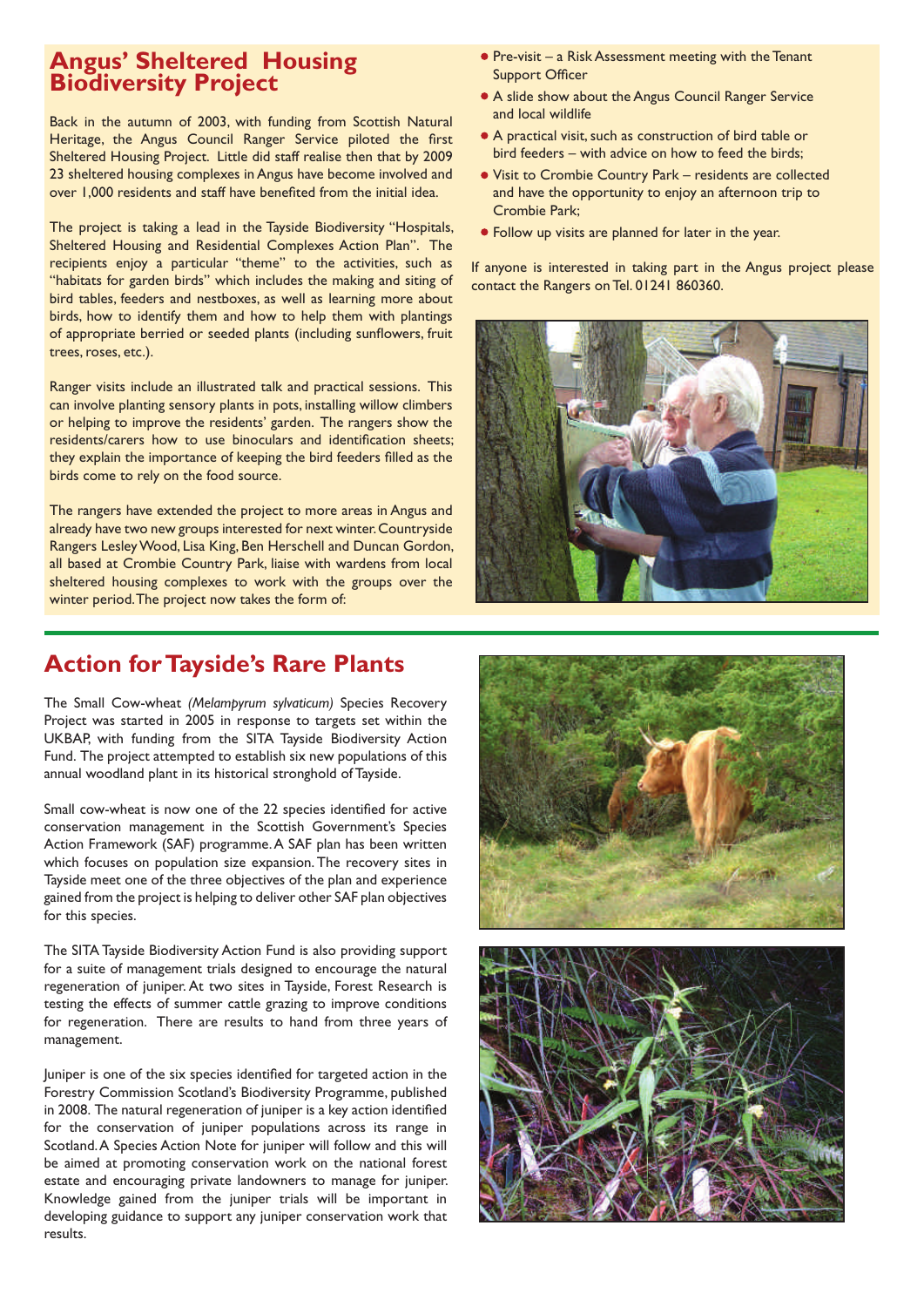### **Burrelton Schoolchildren Help Local Swifts**

Classes one to five from Burrelton Primary School were recently involved in making nest boxes with the Perth & Kinross Council Countryside Rangers to help the local swift population. The school is lucky enough to have a natural swift nest site at the north end of the school building and it is hoped that other pairs will be attracted to the nest boxes which will be erected close by. Some of the pupils will also take part in the Tayside Swift Survey over the summer.

Swifts are amazing birds that visit Scotland briefly during the summer, flying all the way from Central and Southern Africa. They arrive in early May and have just three months to raise their chicks before returning south in early August. Swifts are sooty-brown in colour and have distinctive sickle-shaped wings. They live their entire life on the wing - feeding, mating and even sleeping in flight. In fact the only time they land is when raising their chicks. On summer evenings if the weather is fair, swifts gather in "screaming" parties chasing around the buildings where they nest.

Figures from the British Trust for Ornithology show that between 1994 and 2003 there was a huge decline in the population of Scottish swifts. It is thought that a major contribution to this decline is the loss of nesting and feeding sites. In the past swifts nested exclusively in caves, tree-holes and cliffs. However, as human activity has reshaped the countryside, most swifts now nest in buildings. Nests can be found under tiles, under eaves, or in small holes in walls - swifts don't damage buildings and make very little mess.

In order to gain a better understanding of where swifts have been nesting, we are asking anyone who sees swifts in their screaming parties or knows where they are nesting to get in touch with the local Countryside Ranger (details below). Any information you have will be gratefully received and will help us understand why our swift population is in decline.

#### **CAN YOU SPARE ONE HOUR IN THE SUMMER TO LOOK FOR SWIFTS?**

If you can become a volunteer surveyor, please contact your nearest Swift Survey Co-ordinator:

Perth & Kinross: Daniele Muir - DMuir@pkc.gov.uk or Tel. 01250 874661/ Charlie Macpherson – cemacpherson@suparnet.com;

Angus: Craig Borland – forfarloch@angus.gov.uk or Tel. 01307 461118

> Dundee – Tayside Biodiversity Partnership – Tayside.biodiversity@ukf.net or Tel. 01382 433042.

Or just fill in details on-line at http://www.taysidebiodiversity.co.uk/Biodiversity\_Survey\_Swift.asp



# **Ssshhh.... Listen! Look out for Aspen**

The SITA Tayside Biodiversity Action Fund is supporting Scottish Native Woods in developing their 2020 Vision for aspen in Scotland. The project aims to restore aspen to its rightful place as a significant and valued component of Scotland's native woods, using river corridors to connect the Highlands to the lowlands with appropriate stands of an iconic species which should be more common in both.

Tayside is potentially a hotspot for aspen, with a good deal of management expertise available in this area. Tayside Biodiversity Partnership support will allow Scottish Native Woods to develop this vision within Tayside and this will complement other work taking place at the national level. There has been a significant increase in interest in the species in recent years, and new techniques are being developed that will vastly increase the efficiency of nursery production by both vegetative and artificial seeding of the species.

An effective campaign focused on this one iconic barometer species must, by necessity, develop appropriate management of a range of native woodland types throughout the country - from the pinewoods in the mountains and birchwoods in our straths and glens to the more fertile broadleaved woodlands on our floodplains and beyond. A national database will be developed to consolidate information about current stands of aspen which will hopefully improve availability of local origin planting stock. This, in turn, will lead to planning connectivity between aspen stands through strategic location of new plantings and the potential to expand key existing stands by encouraging appropriate management of the surrounding woodland.

The interactive mapping database will be available in the summer, requiring a period to extensively trial first among forestry

professionals. If you have records of aspen on Tayside, please e-mail victor.clements@scottishnativewoods.org.uk. Over 150 new aspen clones have been collected so far from throughout Scotland. These will be planted out from next winter onwards, so please register your interest if you would like some planting stock. It is likely to be a number of years before demand can be fully met and we fully expect that enhanced supply will develop demand even further!

Raising awareness of aspen is equally important  $-$  we need to improve our knowledge of aspen-dependent species (including some very rare moths and fungi). Ongoing awareness-raising events will coincide with autumn colour and potential spring flowering periods. We should, perhaps, also consider - is aspen an appropriate candidate for Scotland's National Tree, linking as it does the Highlands with the Lowlands?



**A 2020 VISION FOR ASPEN IN SCOTLAND** *"By the year 2020, you will never be more than one mile from an Aspen stand along any of Scotland's lochs, rivers and major tributaries."*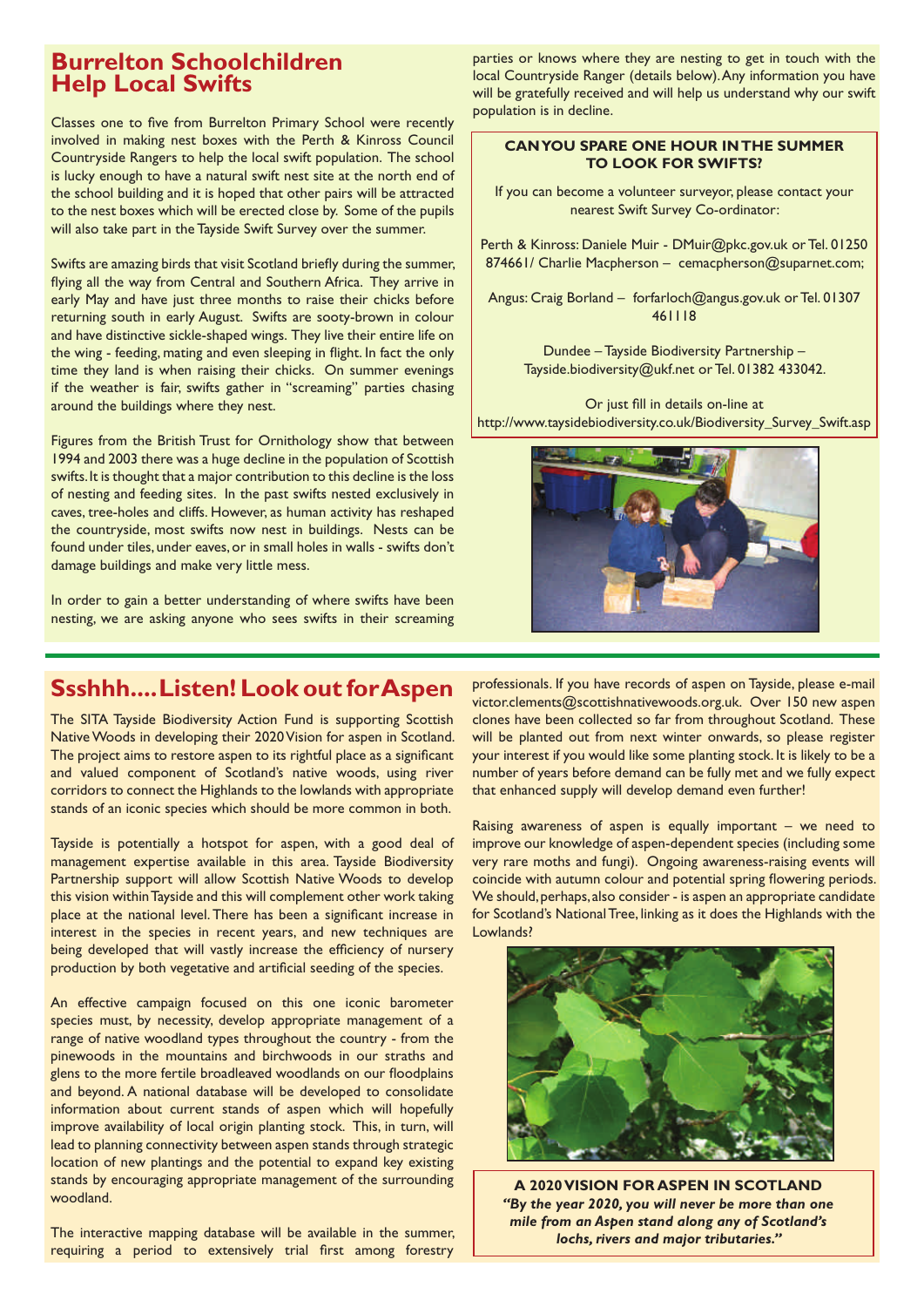### **Fruitful Tayside**

There's something really exciting about seeing fruit trees in blossom – first the pear, then the cherry, apple and plum: either just one or two trees or the view across a landscape dotted with orchards. There's also something equally exciting about seeing trees laden with fruit from late summer onwards.

There is a rich history of fruit growing in Scotland – walled orchards and traditional orchards are known from Caithness to the Borders. Like the rest of the UK, there are local varieties such as the Lass o'Gowrie apple from Perthshire and the *Lindorseii* pear from Fife. Plums grow exceptionally well in Eastern Scotland too. In Tayside, there were for many years large orchards in Angus, Highland Perthshire and the Carse of Gowrie. The Carse has been known for its apple, pear and plum orchards since the monasteries owned and farmed the grange lands in the 12th century. The 2007 survey of the Carse, however, showed that out of 51 documented orchards, 28 no longer exist and only 9 of the remaining orchards are of any particular value.

This finding mirrors the situation elsewhere in Scotland and the UK —some counties have lost 95% of their orchards since the 1970s mostly due to changes in agriculture, development pressures and benign neglect. Once a common sight, the traditional orchard habitat is now under serious threat: the reason the UK Biodiversity Action Plan now includes Traditional Orchards in its list of priority habitats.

Our desire to lower food miles and enjoy locally-sourced produce is now turning the tide of disinterest and community orchards, school orchards and fruit trees planted in housing association gardens are beginning to flourish. Many schools in both Angus and Perth & Kinross are planting orchards; there is an Orchard Trail planned in

Dundee. Perth & Kinross Countryside Trust are bringing together a circular 'orchard' route from Errol, passing an avenue of 35 fruit trees recently planted by the local community along the village's Gas Brae. The orchard owners in the Carse of Gowrie have formed the Historic Orchards Forum to safeguard what they have left and are working with local producers in providing fruit for juice, cider, and preserves.

As orchards can be vital 'biodiversity hotspots', the Tayside Biodiversity Partnership has just published a booklet on orchard wildlife and management. Suitable for managers of a new community or school orchard, for someone with two or three fruit trees in their garden, or for an orchard owner, free copies are available from Tel. 01382 433042 or can be downloaded from www. taysidebiodiverstiy.co.uk.





### **Auchterarder Golf Course Wildlife**

Being a mixed parkland and heathland course with diverse habitats which require active management, biodiversity is a core part of Auchterarder Golf Club's Environmental Management Plan. In 2008 the Club was awarded SITA Tayside Biodiversity Action Fund monies towards three projects.

#### **Red Squirrel Project**

Joining the Perth & Kinross Red Squirrel Group in 2007 prompted the Club into successful supplementary feeding of red squirrels. The funding has enabled around 800 native trees and shrubs to be planted to expand and enhance the red squirrel woodland habitat on the course. Golfers, greenstaff and local people report that no greys have been seen on the course since early 2008, whilst Reds appear to be more evident and numerous.

Five additional feeding stations have been installed. These are being well used and have resulted in the construction of two new dreys near one feeder. Three artificial nesting boxes are to be installed near new feeders at the centre of the course to encourage squirrels further away from the road. The Club hopes to install a rope bridge at an adjacent key crossing point on Orchil Road where red squirrels are often killed by cars.

#### **Pond Project**

The Club's pond was the subject of an article in Issue 2 of "From Summit to Sand". Excessive growth has required some vegetation removal which was carried out recently by the Stirling BTCV Midweek Group. Greenstaff have constructed a second pond which has been stocked with transplants from the first pond. SITA funding is also being used to establish a wildflower buffer with seed

of Scottish provenance.

#### **Lowland Heathland Mosaic Enhancement Project**

Unmanaged heather and acid grasslands around the course have been deteriorating and regeneration is now a key objective. SITA funding has helped the Club instigate a rolling programme of heather and grassland management. A compartment-based Heathland and Grassland Management Plan has been developed to plan and record progress.

Work has started on three degenerate heather stands plus four grassland areas involving gorse, bracken and invasive tree removal, cutting and lifting, scarifying, verti-draining and some over-sowing of wildflowers in the grassland areas. Funding has also helped the Club buy a second-hand scarifier-lifter which will be a vital tool in the future.

A wet, cold 2008 challenged and delayed operations. Some heather and blaeberry response was noted in one area. Future seasons will hopefully increase visible recovery. Tormentil regenerated well in heather areas, helping offset the severe visual impact of treatment. Where natural regeneration is poor, heather seed or plugs may be introduced to boost recovery rates.

Additional heather and grassland compartments will be brought into management over time, with available resources dependent on the rate of progress and ongoing management requirements of the initial seven compartments.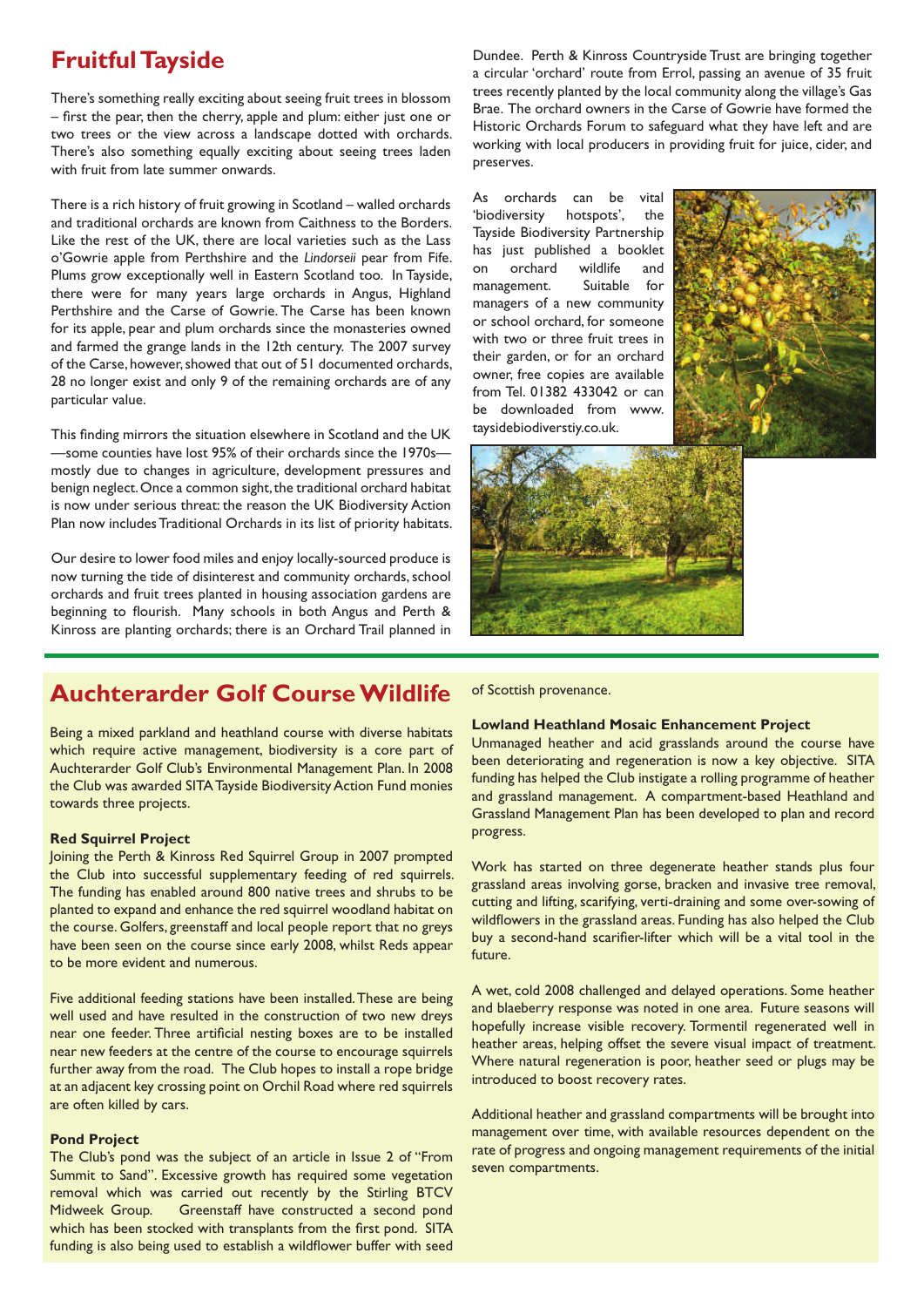### **Orchard Festival**

The Carse of Gowrie Orchard Festival was first held in 2008 thanks to funding from LEADER and the Perth & Kinross Countryside Trust. The Festival was the first of its kind in Eastern Scotland with ten main events held over 10 days. Ken and Jane Cox gamely hosted the Glendoick Apple Weekend which offered free identification of Scottish varieties by expert pomologists Willie Duncan and Will Stewart, a cookery demonstration by leading Scottish chef, Christopher Trotter, apple juice tasting by Cairn o'Mhor (using Carse apples), fruit trees for sale, a fruit-themed menu in the restaurant, a showcase of local produce and books, also on a fruit theme. Another first for Scotland was the small-scale cider-making courses held at Glendoick which proved to be a sell-out.

School Orchard Days with fruit tree planting and exploration of orchards were held by three primary schools in the Carse. A Family Fruit Tree Planting session was followed by a Village Apple Fair at Errol Community Hall.

The Family Fruit Weekend at Elcho Castle was the first such event held anywhere in Scotland by Historic Scotland. Their Ranger Service organised orchard bug hunts and tours of the orchard, encouraging families to pick a bag of fruit from the orchard to make an apple pie. The Tayside Biodiversity Partnership and the Scottish Children's Orchard held eye-catching displays in the Great Hall.



Look out for local events taking place around Apple Day in October; these will be advertised on the biodiversity website. The Partnership continues to offer training in pruning, grafting or managing new or veteran orchards. Contact biodiversity.events@dundeecity.gov.uk or Tel. 01382 433042 for further information.

### **Made of 'Sterna' stuff**

Montrose has been the recent focus for tern activity in Angus; last summer saw the launch of a new des res for Common and Arctic terns in Montrose Basin – a tern raft measuring 8m by 8m. Montrose beach was also the location for another year of 24 hour wardening to protect a colony of Little terns. A number of organisations and individuals have worked together under the umbrella of the Tayside Biodiversity Partnership's Tern Working Group to help make these projects a success – including Scottish Wildlife Trust (SWT), the Angus and Tayside Conservation Group, Scottish Natural Heritage (SNH), the Angus Council Ranger Service and GlaxoSmithKline.

During the past few years Common and Arctic terns have been causing problems for pharmaceuticals company GlaxoSmithKline which is located by the shore of the river South Esk estuary. Terns have been nesting within the compound and dive-bombing staff as the birds try to protect their young. In an effort to attract the terns away to a more suitable nesting location GlaxoSmithKline donated £10,000 for purchase of the nesting raft. "Maid of Sterna Stuff" (a play on the Arctic tern's Latin name *Sterna paradisaea*) was installed in front of the SWT visitor centre at Rossie Braes, Montrose last June.

With the breeding season already well underway when the raft was installed it was uncertain whether terns would use the raft immediately. However, within 24 hours of its launch terns of both species were observed behaving territorially around the raft and by the end of the season a total of 23 tern chicks fledged from approximately 16 'apparently occupied nests' – a resounding success given the late installation of the raft! The nesting birds all 'terned' out to be Common terns. There are high hopes that the Arctic terns will also nest on the raft during the 2009 season and for an increase in the number of pairs. SWT also hope to position a camera on the raft for close up viewing from the visitor centre.

Last year a team of dedicated volunteers from the local community spent a third summer of wardening a Little tern colony of about 12 pairs which have been nesting on Montrose Beach, near the estuary mouth. Landfill tax funding was gratefully received from the SITA Tayside Biodiversity Action Fund towards the project. Being a public beach the colony are prone to disturbance from unsuspecting walkers and predation from feral cats; sometimes the nests themselves have been at risk of being swept away by high tides.

To raise awareness of the rarity of these Schedule 1 birds and their susceptibility to disturbance, a 'Tern Code of Practice' was developed and handed out to members of the public; wardens were also on hand to answer any questions. A copy of the Code can be downloaded from http://www.taysidebiodiversity.co.uk/Project\_Tern\_COP.html. The 24 hour wardening saw the number of fledglings rise from 1 chick in 2006 to around 16 in both 2007 and 2008 – a fantastic boost for the Little tern colony and a great reward for the wardens' efforts.

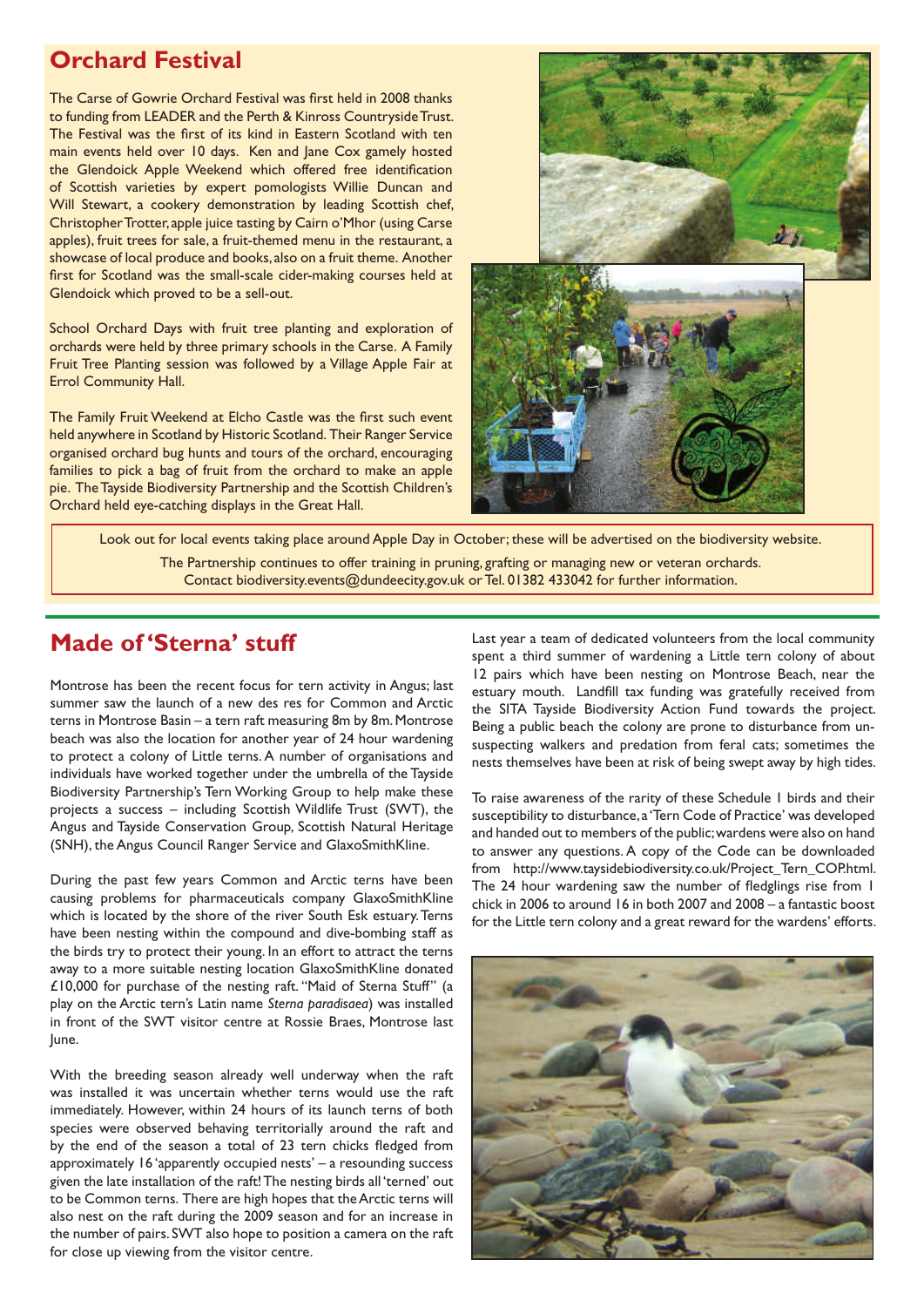### **Silver Medal for Forfar Biodiversity**

The service users and volunteers at Lilybank Resource Centre in Forfar are not only looking back on a year of gardening and personal achievement but also looking forward to doing even more this year.

The biodiversity garden project at Lilybank was awarded SITA Tayside Biodiversity Action Funding in 2006 and is providing realistic work experience for service users. It is also helping to develop positive attitudes in pre-school children toward people with learning disabilities. The Wendyhouse Children's Nursery regularly visit Lilybank to see the pond and hedgehog habitat, take part in bird and bat box making, and seed sowing and planting with the service users. And as well as taking part in the gardening projects the service users are also taking a course in horticulture under the supervision of an Angus College lecturer who visits Lilybank weekly.

Horticultural Society Silver Medal for Lilybank's "Leave a Little" pallet garden in the Scottish Gardeners' Forum Challenge at Gardening Scotland. Lilybank also won the Angus Council Excellence Awards for Community Engagement in 2008 for the biodiversity project. Plans are now afoot to expand the project: the games field will be made wheelchair accessible and there is to be a Turf Labyrinth.

Not content with all of this activity, Lilybank has been handed what they describe as a "golden opportunity" in the form of developing the gardens of Beech Hill House. This residential home's gardens were extremely overgrown and work is now underway on their renovation. This has been a very rewarding task for both the Lilybank team and the Beech Hill residents. Bluebells and daffodils are being planted in the woodland area, and a lavender walk is to follow.

Contact Pierre at the Lilybank Resource Centre, Arbroath Road, Forfar, Bernardp@angus.gov.uk

Last summer Pierre Bernard led the team to win a Royal Caledonian

### **Good News for Tree Sparrows**

The Supporting Tayside Tree Sparrows Project, led by FWAG in Tayside, has been continuing despite the demise of FWAG Scotland. Carol Littlewood, who was Adviser with Angus FWAG, is taking the project forward under her new guise as an independent consultant, Littlewood Landcare.

Carol said, "It is important work continues in helping this declining UK priority species. Initial results from nestboxes put up in Tayside have shown good results so far. Of 30 sites taking part in Phase I of the project 13 have been confirmed as having boxes used for nesting by Tree Sparrows. In total 42 of the boxes erected had Tree Sparrows using them and in all only 16 of the 360 boxes put up were not used at all. This is an excellent success rate so soon after the boxes were erected."

Of the boxes not used by Tree Sparrows many were used by Great Tits and Blue Tits as successful nest sites and others have been used as winter roost sites by small birds. Other occupants included a number of delicately made wasp bykes and one box had been used as an acorn store by a mouse.

The aim of Phase I of the project was to secure the populations of Tree Sparrows at 30 sites. The projects second phase will help extend the populations at the 10 sites in Angus, providing more nest sites on farms adjacent to the Phase I sites.

Phase II is also being used as an educational tool. Pupils from Woodlands School in Carnoustie, with their teacher Mr Bramhall, spent a day making 20 nest boxes. The nest box kits, made by local company Woodlark Products (of Bankfoot), were the same boxes as used in Phase I, but supplied in kit form so the children had to work together and follow instructions to screw and nail the bits together.

The class had already set up a supplementary feeding site earlier in the winter, using wheat donated by Angus FWAG farmer members, so the children were invited to return to the farm by landowner Mr Steven. They were met there by Carol Littlewood and local bird group members Mr McCurley and Mr Cook. During the walk to the site the bird group members and Carol talked to the children about birds they were hearing and seeing and Carol explained what Tree Sparrows needed and what decisions had to be made about suitable sites for boxes. The children helped identify sites for the boxes which they numbered and which were then erected whilst the children recorded the site of the boxes. The information will be shared with the local bird group and Tay Ringing Group member, Ben Herschell will involve the children again over the summer. This will include further visits to the site, including one to see bird ringing carried out.

Carol said "It is great that thanks to further SITA Tayside Biodiversity Action Fund monies we can expand this project further."

# **Publications from the Tayside Biodiversity Partnership**

Paper copies are available on request or can be downloaded from www.taysidebiodiversity.co.uk. Multiple copies are available on request for events, exhibitions, etc – contact Tayside.biodiversity@ukf.net or Tel. 01382 433042.

- \* Newsletters Summit to Sand; Barn Owl; Red Squirrel; Swifts in Tayside
- \* An Introduction to the Tayside Biodiversity Action Plan
- \* Biodiversity in Community Gardens, Orchards and Allotments Making Way for Nature
- \* Traditional Orchards in Tayside a Guide to Wildlife and Management
- \* Tayside Green Kirk & Graveyard Initiative
- \* Species Tayside Terns: Information and Code of Practice; Tayside's Farmland Priority Species Guide; ZOOM Bumblebee survey; Have you Seen a Barn Owl survey; Tayside Swift Survey
- \* Planning for Biodiversity Householders' Guide to Biodiversity; Biodiversity a Developer's Guide; A Guide to Incorporating Biodiversity into Development (A Manual for Planners and Developers in Tayside); Biodiversity Advice Notes; Incorporating Biodiversity into Local Services